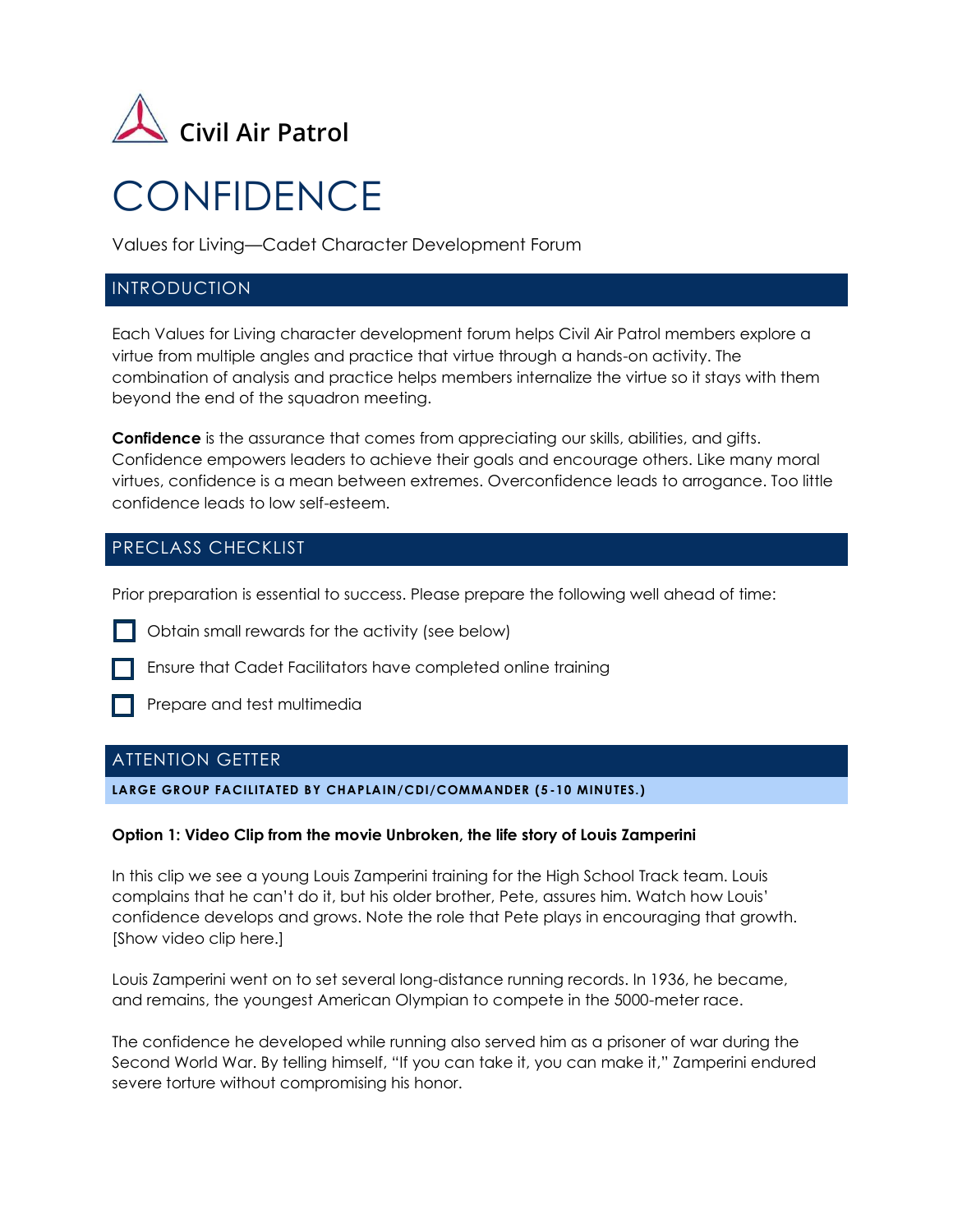(Video clip from the film, Unbroken, is provided under fair use copyright law for limited and transformative educational purpose.)

#### **Option 2: Read this in lieu of showing the video clip**

Louis Zamperini wasn't born with confidence. He wasn't like his older brother, Pete; Pete was a member of the track team and popular in school. Because Pete was concerned about his younger brother, he encouraged Louis to start running and to try out for the track team. Louis complained that he lacked natural ability, but Pete encouraged Louis to believe in himself.

When Louis wanted to quit, Pete would urge him on with this phrase: "If you can take it, you can make it." As Pete pushed him to run faster and longer, Louis learned to believe in himself, both as a runner and as a person. He discovered he could "take it" and slowly developed confidence.

Louis Zamperini went on to set several long-distance running records. He set the California high school record for the mile run. In 1963, he became the youngest American Olympian to compete in the 5000-meter race. After coming home from the Olympics, Louis set a record in 1938 for the fastest mile time by a college student.

The confidence he developed while running also served him as a prisoner of war during the Second World War. By telling himself, "If you can take it, you can make it," Zamperini endured severe torture without compromising his honor.

#### **Option 3: Personal Story**

Share a story illustrating your own growth in confidence or the difference between confidence and arrogance.

# RECOGNIZING THE DESIRED BEHAVIOR

**SMALL GROUP FACILITATED BY PHASE III CADET (15 MINUTES.)**

- Identify a person in your life who exhibits confidence. What behaviors reveal his or her confidence?
- Do you know someone who lacks confidence? How does this person behave?
- Too much confidence leads to arrogance. What behaviors do you see in arrogant people?
- What effect does confidence have on other people? What about a lack of confidence or overconfidence?
- Who has helped you to develop your own self-confidence? How?
- Can you describe an instance in which you helped someone else develop confidence? What did you do and what effect did it have?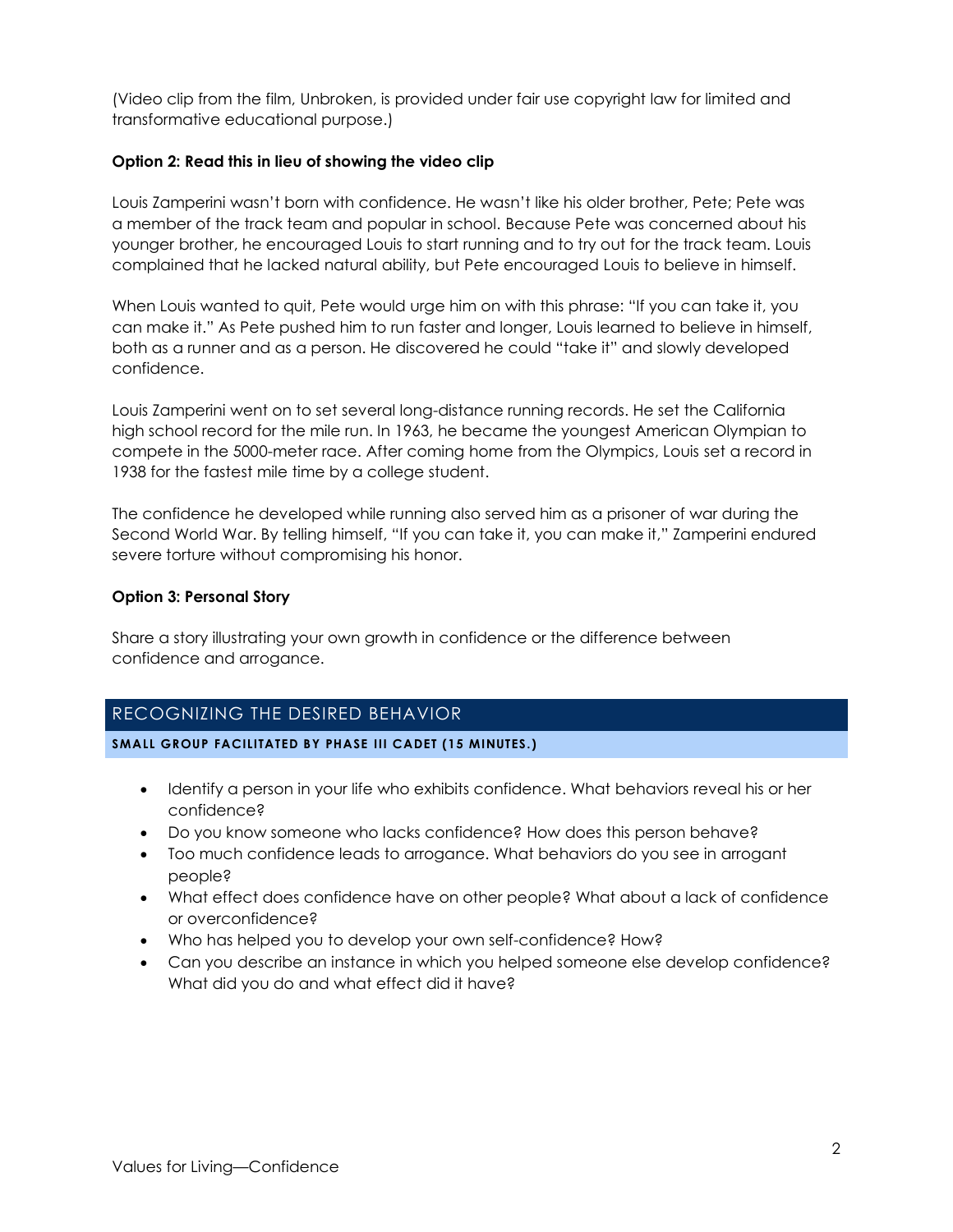# APPLYING THE DESIRED BEHAVIOR

#### **LARGE GROUP FACILITATED BY CHAPLAIN/CDI/COMMANDER (15 MINUTES)**

- How does confidence help you live out the Core Values?
- Leaders need to develop self-awareness, including an awareness of our own perspectives. Confidence is a form of perspective because it describes the way I see myself. How do you know whether you have the right amount of confidence?
- How can you protect yourself from becoming over-confident or even arrogant?
- What would help you develop or improve your confidence?
- Last month, we learned that perspectives, like attitudes, are contagious. If confidence is a form of perspective, is confidence also contagious? Why or why not?
- What can you do to help someone who has too much confidence or too little confidence?

## **ACTIVITY**

#### **LED BY SMALL GROUP FACILITATORS (10-15 MINUTES.)**

#### **Option 1: Incentivizing Affirmation**

For this activity, you will need a supply of small candies such as M&Ms, Skittles, or gummy bears. Please be mindful of your unit's restrictions on eating and, if necessary, adapt this activity to use non-perishable items like pens or stickers. We recommend approximately 3-5 of these items for each cadet participant.

- 1. Have the group form a circle and be seated.
- 2. Place the pile of rewards in the center of the circle and ask each member of the group to take as many as they would like, but to not eat them yet. This is the only instruction you will give them. If they ask for more information, simply say, "You will find out soon enough." Candy distribution does not need to be equal.
- 3. When they are done taking their candy, explain that each small group member must share one positive trait or strength about herself/himself with the group for each piece of candy taken. After sharing a positive trait, the cadet may eat one piece of the candy.

After all the cadets have shared and eaten their candy (or after five minutes), ask the following questions:

- Was it easy or difficult to identify positive things about yourself and share them with the group?
- Is it socially acceptable to share "how good we are?" Why or why not?
- How can we talk about our strengths without falling into arrogance?
- How can we help others talk about their own strengths and abilities in positive ways?

#### **Option 2: Confidence Worksheet**

Most of us will struggle if asked, "what do you do well?" We all have talents, skills, and strengths, but we rarely speak about them directly. Use the attached worksheet to explore possible sources of confidence. After the members of your small group have completed the worksheet,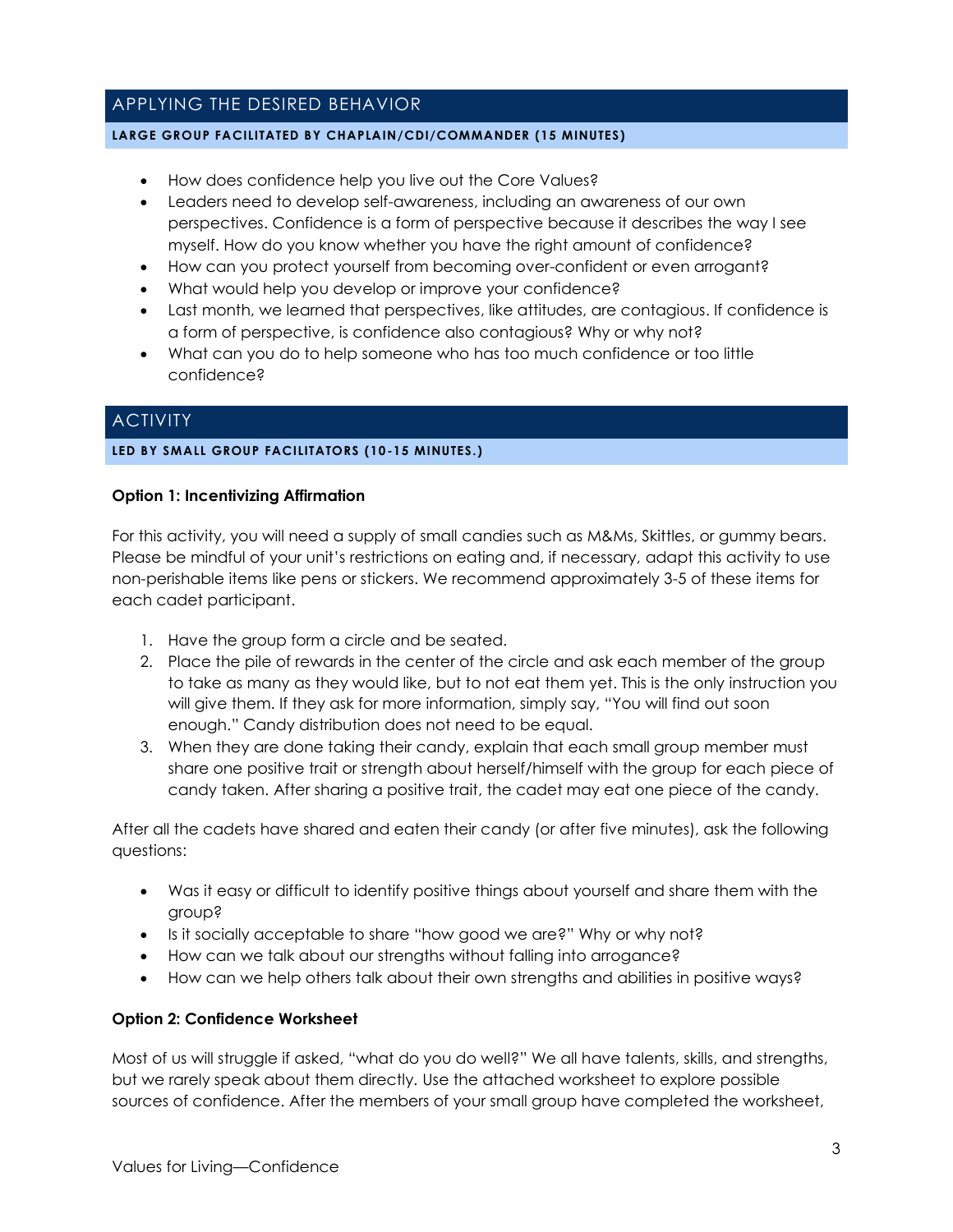ask each participant to share one or two answers and explain how those answers contribute to confidence.

#### **Option 3: Charades**

Our bodies can be outward manifestations of our attitudes. In your small group, play a few rounds of charades. Each participant should have the opportunity to perform (without speaking or writing) one of the following attitudes:

- Shyness
- Arrogance
- Fear
- Confidence
- Strength
- Eagerness
- Anger

As always, facilitators should modify this list according to the needs of their units. After each round, the small group facilitator should question the group. How were you able to guess the attitude? What physical signs gave it away?

You may have heard about the psychological benefits of "power poses." No one has been able to duplicate the results of the original studies, but many people find such postures can relieve stress or improve confidence. Recall the physical manifestations of "confidence" from your game of charades and ask each participant to pose or act out "confidence." The small group facilitator should decide the winner in each group and may award prizes.

## LESSON SUMMARY AND WRAP-UP

#### **LARGE GROUP FACILITATED BY CHAPLAIN/CDI/COMMANDER (2 MINUTES)**

Confidence is the assurance that comes from appreciating our skills, abilities, and gifts. Your selfperception can help you live out the Core Values. Confidence requires a specific kind of integrity: honesty about our strengths and weaknesses. When we recognize our strengths, we are more eager to put them at the service of others. When we recognize our weaknesses, we can commit to addressing them in the pursuit of excellence. By having confidence in others, we treat them with respect and empower them to contribute to the team. Confidence makes us better volunteer Airmen and enables us to better serve one another, our nation, and our world.

# QUOTABLE QUOTES

"Believe you can and you're halfway there." – Theodore Roosevelt

"Do you see a man skillful in his work? He will stand before kings; he will not stand before obscure men." – Proverbs 22:29

"With realization of one's own potential and self-confidence in one's ability, one can build a better world." – The Dalai Lama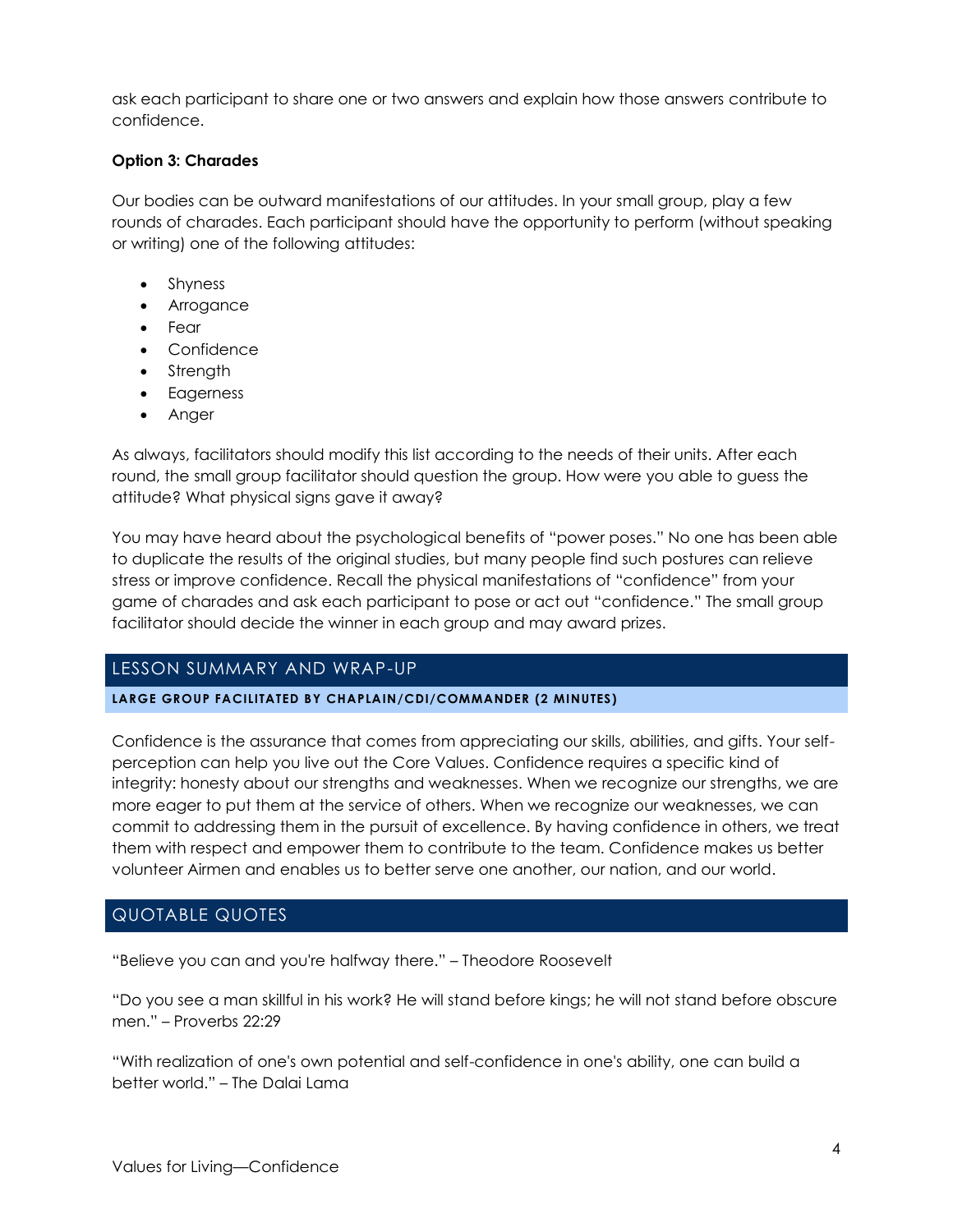"The way to develop self-confidence is to do the thing you fear and get a record of successful experiences behind you." – William Jennings Bryan

"If you hear a voice within you say, 'you cannot paint,' then by all means paint, and that voice will be silenced." – Vincent Van Gogh